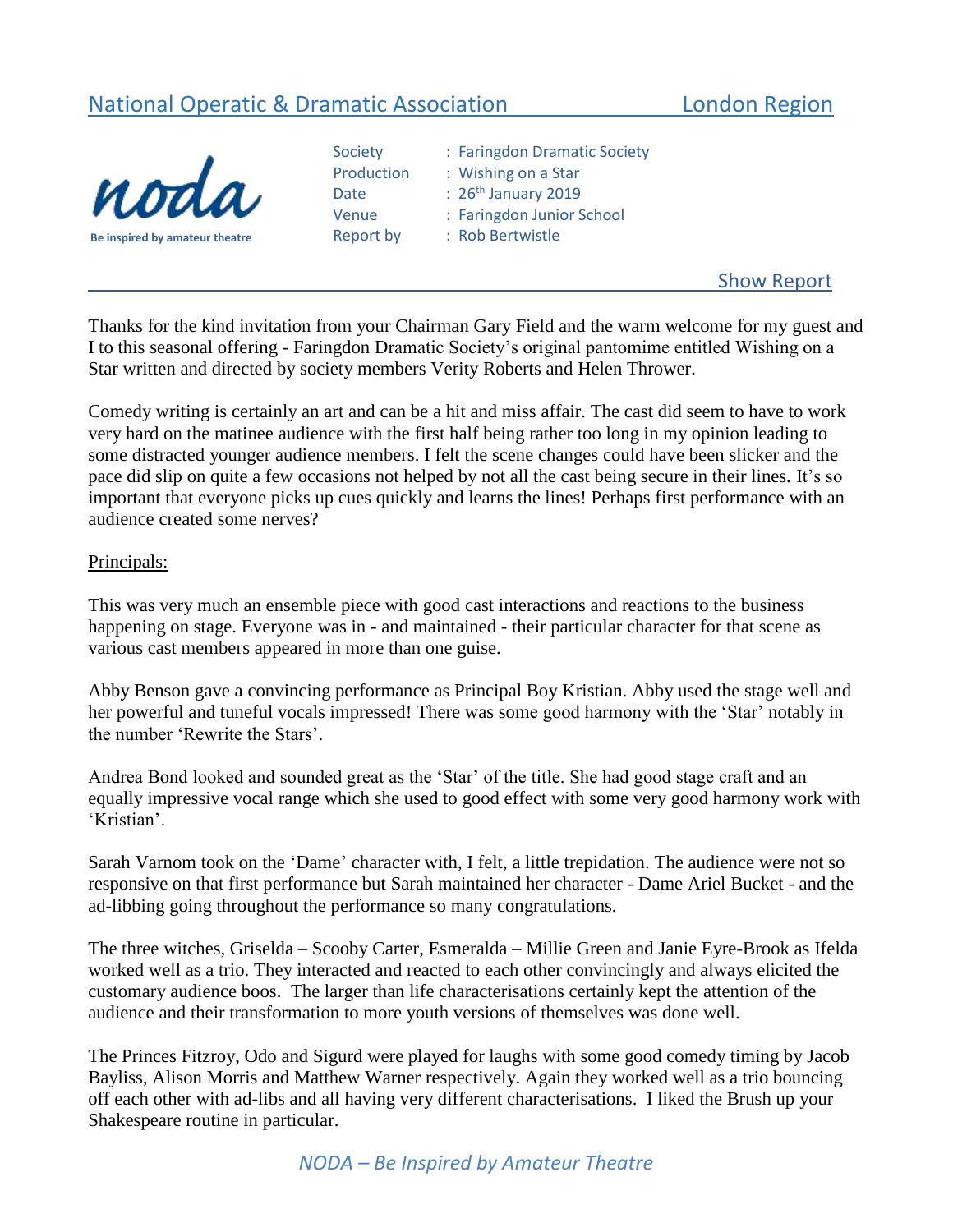Duncan Sinclair worked hard to engage the audience in his various guises as Boatman, Innkeeper and the Dandy Highwayman. I liked his Master of the House number with a cameo and uncredited appearance of writer and co-director Verity Roberts as his ribald and ungrateful wife! This was a clever and convincing take on the famous Les Miserables inn scene. Well done!

Jane Hoyland had fun as the leader of the constantly interrupting band of wandering minstrels, Galaxy. She clearly relished this part and brought out some good comedic moments. The said group of minstrels Jan Crowdson, Jack Metcalfe, Carole Tappenden, Julie Childs, Lynne Puddifoot, Finlay Farquhar and Henry Marlow all played their parts well - being in character and forming a believably cohesive group.

Carolyn Taylor brought out the comedy in her role as the very 'show-bizzy' Dragon, Scaringas. I liked the sparkly green tux costume too and the Welsh accent was a stroke of genius!

Millie Long looked and sounded great as Kristian's love interest Louisa with some nice vocals and good stage presence as did her friends Clara and Isabella played convincingly by Kayleigh Booth and Kia Howard respectively.

Roddy Benson and Gary Field had fun as King Goddard and Lord Uppham with fairly brief but nonethe-less important appearances.

Byron Pound was very good as the witches 'lackey' Malarkey. He gave a confident and believable performance on what I may hazard a guess at being his first major speaking role. Forgive me if I'm wrong but well done that man anyway!

# Ensemble:

The ensemble members performed well but I must mention the Imps and Sprites/ Draglets members. Both groups sang and acted very well and delivered their quite complicated songs with considerable charm and aplomb sharing the mikes in a very impressive and disciplined way - so well done to you all. And a 'well done' to each and every member of the ensemble you were all a credit to yourselves and the company. I hope you continue to enjoy working and acting on stage in future productions.

# Direction:

This was co-directed by the writers Verity Roberts (who also made a brief uncredited appearance as the innkeeper's wife) and Helen Thrower. This was an engaging piece of theatre but I felt lacked pace on occasions and being the 'opening' performance the cast were definitely feeling their way through the first 'outing'. The performances were good and the cast were very much engaged in the story but the audience was rather quiet probably because this first performance was the matinee on a decidedly wet and windy Saturday afternoon. Some of the entrances and exits down the centre and side aisles worked well but sometimes the dialogue was lost as these entrances were being made. There were some good characterisations with plenty for the ensemble to do.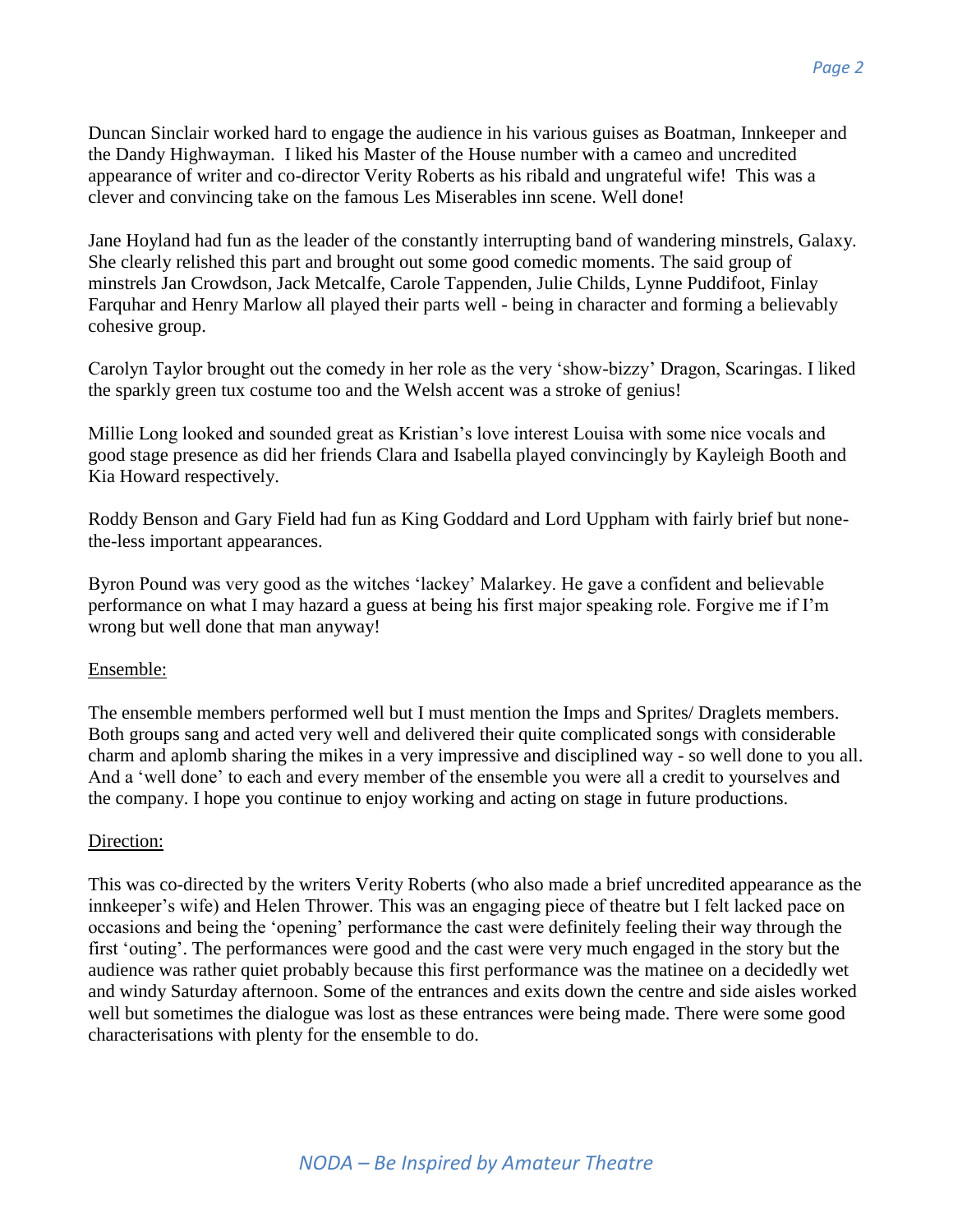# Musical Director:

Martin Waymark (also playing bass guitar in the small but effective four piece band) ensured the cast were word and pitch perfect with some very good vocal performances from the principal players. The band did over-power some of the younger performers who did not have the luxury of personal mikes this did not distract too much from the overall production and generally the balance was good.

## Choreographer:

Also playing the 'Star' a busy Andrea Bond doubled as choreographer creating some clever and inventive moves and dance steps which were readily accessible to all the members of the cast. I particularly liked the Mama Mia routine and the finale was impressive also.

#### Stage management:

Jeff Barry ensured the production proceeded with no noticeable hitches no doubt aided by his very competent back stage crew – Alan Merrick, Derek Crowdson and Jo Webster (another busy member of the team!).

#### Lighting and Sound:

Ian Chandler's lighting design with some clever use of gobos was up to the usual FDS high standards with some great lighting effects adding to the atmosphere while Gary Bates and Steve Greening on lights operation and sound ensured that the cast could be heard and that the sound effects occurred on cue. I liked the creation of the echo effect – very well don!

# Make-up:

FDS are always very clever with their make-up designs and this show was no exception with make-up, co-ordinated by Anna Marlow, looking very good and showing off the characters well. The dragon make-up was particularly effective as was the witch's transformations helped by some excellent hair designs.

#### Set Design:

Jo Webster's set design worked well and the free standing set dressing pieces added a simple but effective touch to the various scenes. The scene in the inn looked very convincing with just a few additions to the basic set. The set enabled the cast to enter and exit with few problems.

#### Props:

Jo Webster, Carole Tappenden and Jan Crowdson created some splendid and clever props which were used effectively by the cast although I did feel the 'silhouette dragon' could have been used to more dramatic effect.